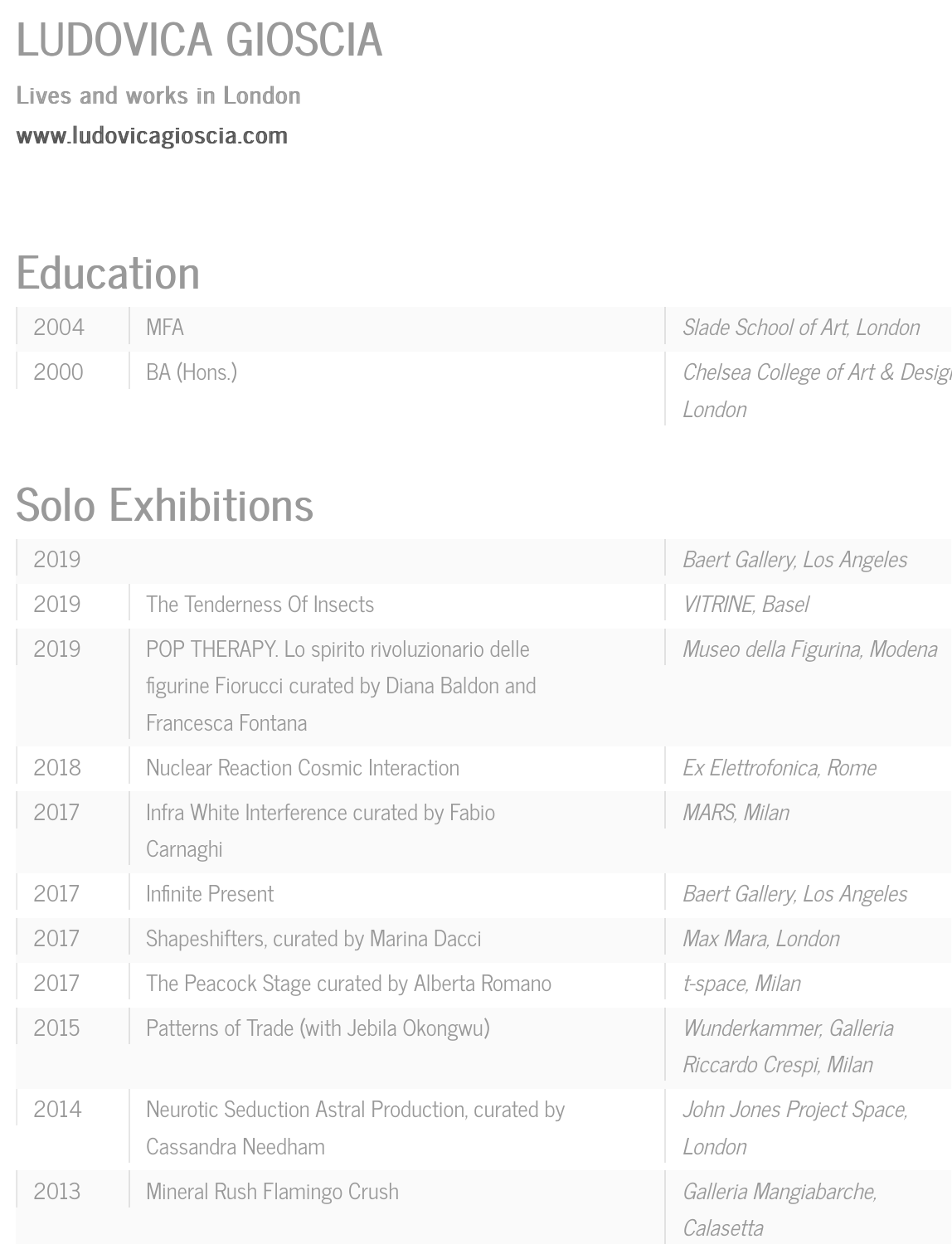| 2013 | <b>Vermilion Glow Bleeds Rust</b>         | Galleria Riccardo Crespi, Milan |
|------|-------------------------------------------|---------------------------------|
| 2012 | <b>Forecasting Ouroboros</b>              | MACRO, Rome                     |
| 2012 | Pack, Store & Clean                       | Index, Sydney                   |
| 2010 | <b>Wild Boys</b>                          | VITRINE, London                 |
| 2010 | Paninaro                                  | The Agency, London              |
| 2009 | Papered Portraits, curated by Eric Shiner | The Warhol, Pittsburgh          |
| 2009 | Mikado                                    | Siobhan Davies Studios, Londor  |
| 2009 | <b>Tiger Economy</b>                      | The Agency, London              |
| 2009 | <b>Tiger Economy</b>                      | Sara Tecchia, New York          |
| 2008 |                                           | The Agency, London              |
| 2005 | Blue Sky                                  | Wagdas, London                  |

## **Group Exhibitions**

| 2019 | Habitat, curated by Alice Wilson and Dominic<br><b>Beattie</b>                                                              | JGM Gallery, London                                                 |
|------|-----------------------------------------------------------------------------------------------------------------------------|---------------------------------------------------------------------|
| 2019 | Women to Watch UK: Paper Work, curated by<br>Natasha Howes                                                                  | Sotheby's, London                                                   |
| 2019 | The Immeasurable, curated by Hannah Conroy<br>and Linda Persson                                                             | Thames-Side Studios Gallery,<br>London                              |
| 2019 | Eco Shifters curated by Debora Hirsch                                                                                       | La Fabbrica Del Cioccolato,<br>Torre, Switzerland                   |
| 2019 | Only Connect, curated by ONLY CONNECT<br>(Yutaka Inagawa / Mouhitori / Hitomi<br>Kanemoto) + Hitoko Urago / Soshi Matsunobe | Creative Centre Osaka                                               |
| 2018 | La Vita Materiale, curated by Marina Dacci                                                                                  | Palazzo da Mosto (part of<br>Fondazione Palazzo Magnani),<br>Reggio |
| 2018 | The Waiting Room, curated by Karen David                                                                                    | Wimbledon Space, London                                             |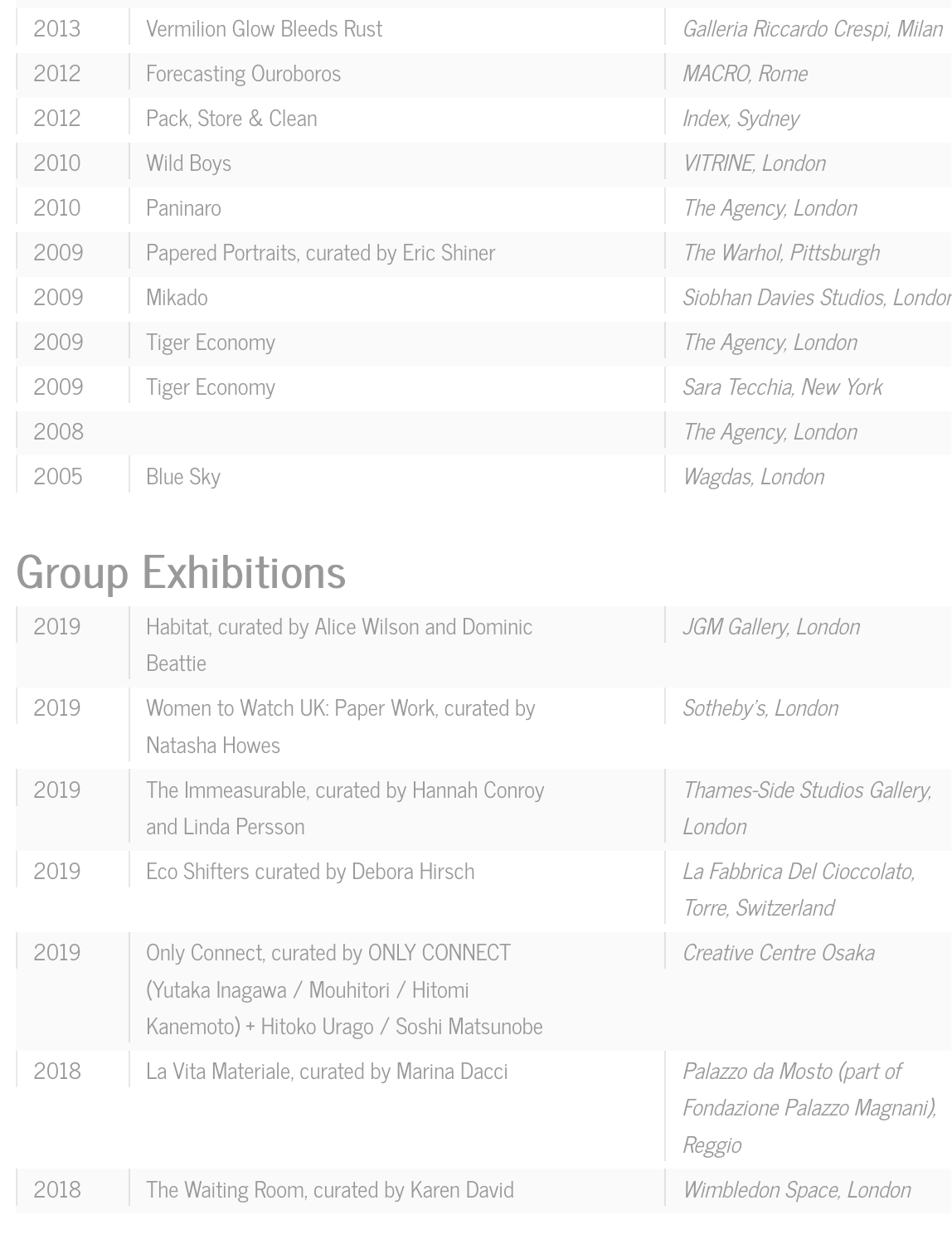| 2018 | On Repeat, curated by Mia Nielsen                                                                            | The Drake, Toronto                                                                            |
|------|--------------------------------------------------------------------------------------------------------------|-----------------------------------------------------------------------------------------------|
| 2018 | <b>Summer Show</b>                                                                                           | JGM Gallery, London                                                                           |
| 2018 |                                                                                                              | Henley Festival, curated by<br>French Riviera                                                 |
| 2018 | Hardest Hue To Hold, curated by Aindrea Emelife                                                              | <b>HKS Architects, London</b>                                                                 |
| 2018 | If You Can't Stand The Heat, curated by Lindsey<br>Mendick, Paloma Proudfoot and Ruth Pilston                | Roaming Projects, London                                                                      |
| 2017 | Materia Montelupo. Cantieri contemporanei in<br>ceramica, curated by Matteo Zauli                            | Palazzo Podestarile, Montelupo<br>Fiorentino                                                  |
| 2017 | You see me like a UFO, curated by Marcelle<br>Joseph                                                         | Marcelle Joseph Projects, Asco.                                                               |
| 2017 | Window Sill, curated by Karen David                                                                          | Perimeter Space (Griffin Gallery<br>London                                                    |
| 2017 | Twiner #5 – La Joie de Vivre, curated by Ex<br>Elettrofonica                                                 | Lounges del Corporate<br>Hospitality degli Internazionali<br>BNL d'Italia, Foro Italico, Roma |
| 2017 | Homesick (cat), curated by T-Space and part of<br>OuterSpace                                                 | FuturDome, Milan                                                                              |
| 2016 | Mannequin, curated by Karen David                                                                            | Perimeter Space (Griffin Gallery<br>London                                                    |
| 2016 | L'Arte Che Accadra', curated by Valentina Ciarallo                                                           | Palazzo Fiano, Rome                                                                           |
| 2016 | Identify your limitations, acknowledge the<br>periphery, curated by Alys Williams and Chris<br><b>Bayley</b> | VITRINE, London                                                                               |
| 2016 | I don't wanna curate anymore, i just wanna<br>accumulate content, curated by Angels Díaz<br>Miralda Tena     | Chalton Gallery, London &<br>online                                                           |
| 2016 | Gioscia Peretti Canto                                                                                        | GIGA, Rome                                                                                    |
| 2016 | Rosina#0, curated by Michela de Mattei and<br>Diego Mirabella                                                | Limone, London                                                                                |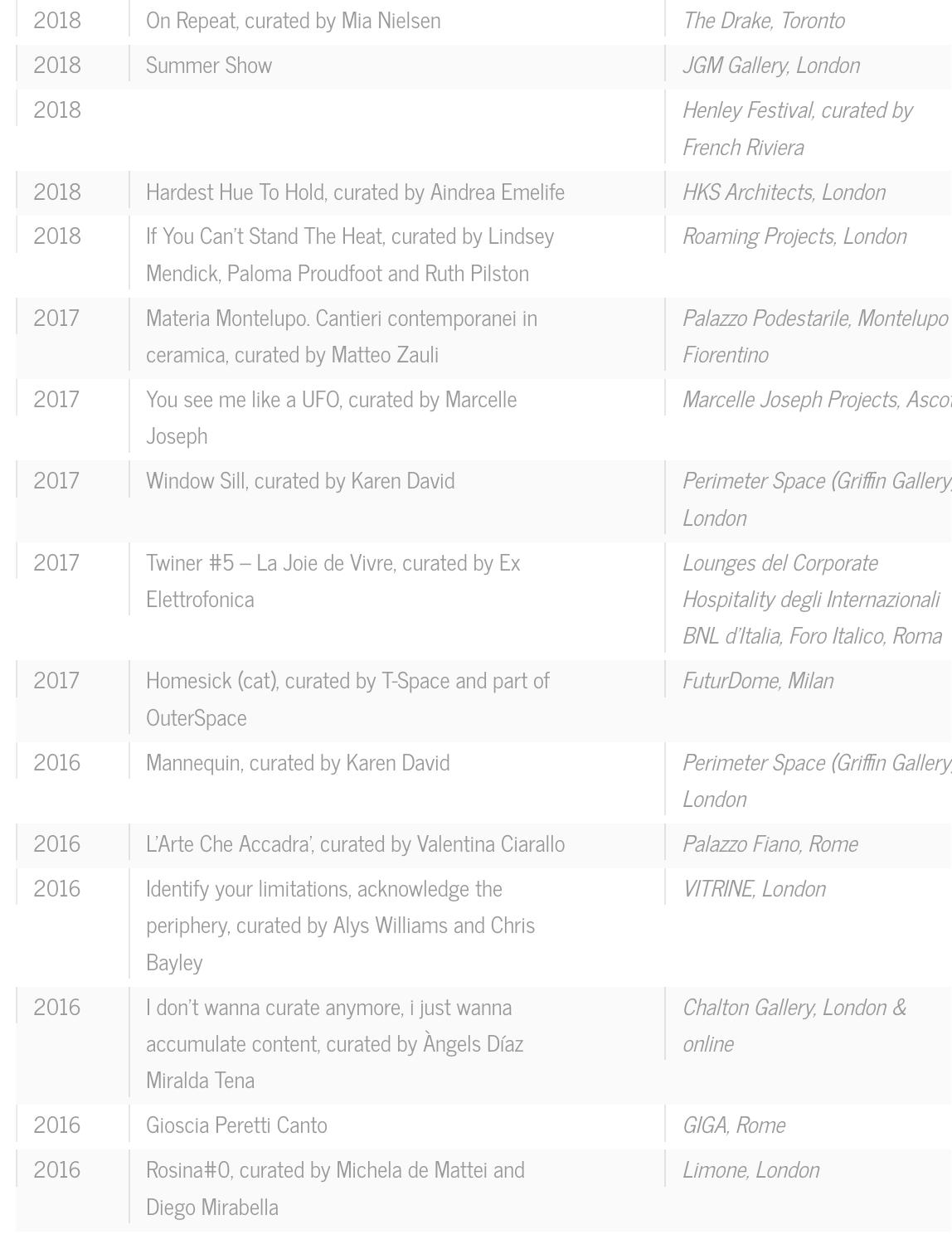| 2016 | The Garden of Forking Paths, curated by Russell<br>Terry                                  | Lewisham Art House, London                                                |
|------|-------------------------------------------------------------------------------------------|---------------------------------------------------------------------------|
| 2016 | Toast, curated by Vincenzo Estremo and<br>Josseline Black                                 | Atelierhaus Salzamt, Linz                                                 |
| 2015 | Grand Magasin Deux, curated by Nat<br>Breitenstein and French Riviera                     | French Riviera, London                                                    |
| 2015 | Liquid Lead, Off Biennale Cairo, curated by<br>Valentina Gioia Levy                       | Darb 1718, Cairo                                                          |
| 2015 | Imitation Game, curated by Ali MacGilp                                                    | Maraya Art Park, Sharjah                                                  |
| 2014 | Material Girls and their Muses, curated by<br>Marcelle Joseph                             | 84 Hatton Garden, London                                                  |
| 2014 | Edra. Connecting Landscapes, curated by<br>Carmen Stolfi and Untitled Association         | American Academy in Rome                                                  |
| 2014 | ICONICA, curated by Bartolomeo Pietromarchi<br>and Maria Alicata                          | Public art project with posters<br>running alongside the Tiber in<br>Rome |
| 2014 | At Home Salon 2014, curated by Marcelle<br>Joseph                                         | The Grange, Ascot                                                         |
| 2013 | Rituals of Exhibition II, curated by LIGHT SPACE<br><b>PROJECTS</b>                       | H Gallery, Chiang Mai                                                     |
| 2013 | Liquid Sky Fits Heaven (cat.)                                                             | House of Peroni, London                                                   |
| 2013 | Sculpture al Fresco III (cat.), curated by Marcelle<br>Joseph                             | Great Fosters, London                                                     |
| 2013 | I Killed My Father, I Ate Human Flesh, I Quiver<br>With Joy, curated by Invisible-Exports | Allegra LaViola Gallery, New<br>York                                      |
| 2012 | Preposterous, curated by Valentina Fois                                                   | La Scatola Gallery, London                                                |
| 2012 | Product Placement (cat.)                                                                  | Angus-Hughes Gallery, London                                              |
| 2012 | Westworld (cat.), curated by Julika Gittner & Jon<br>Purnell                              | Xero, Kline & Coma, London                                                |
| 2012 | <b>Dreaming Beauties</b>                                                                  | Galleria Riccardo Crespi, Milan                                           |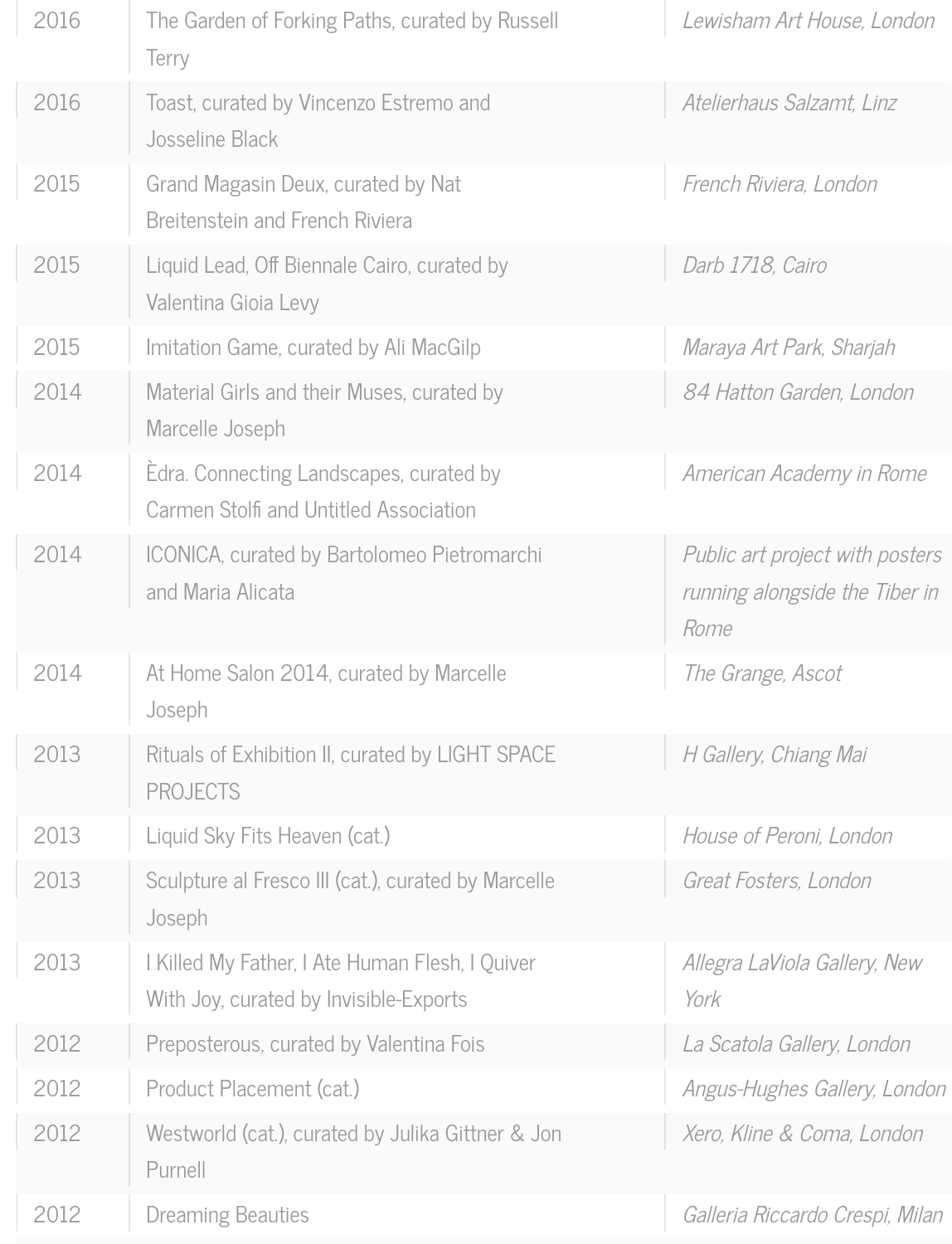| 2012 | Material, curated by Duro Olowu                                                                                 | Salon 94, New York                                           |
|------|-----------------------------------------------------------------------------------------------------------------|--------------------------------------------------------------|
| 2012 | Give Me Strength in My Heart, curated by Paul<br>Gwilliam and Miriam Austin                                     | Copenhagen Place, London                                     |
| 2012 | Cast Contemporaries (cat), curated by Chris<br>Dorsett and Margaret Stewart (part of the<br>Edinburgh Festival) | Edinburgh College of Art,<br>Edinburgh                       |
| 2011 | Two Peacocks (cat.)                                                                                             | Gallery North, Newcastle                                     |
| 2011 | Attempts to get inside the world, curated by<br>Natasha Rosling                                                 | Lewisham Art House, London                                   |
| 2011 | Apocalypstick, curated by Jeremy Willett and<br>Sian Hislop                                                     | The Nunnery Gallery, London                                  |
| 2011 | Re-Covering, curated by Mike Chavez-Dawson                                                                      | Untitled Gallery, Manchester                                 |
| 2011 | Never Talk to Strangers, curated by Charlotte<br>Artus                                                          | Edel Assanti, London                                         |
| 2011 | The Shape of Things, curated by Silia Ka Tung                                                                   | Ferrate Gallery, Tel-Aviv                                    |
| 2010 | Going International                                                                                             | The Flag Art Foundation, New<br>York                         |
| 2010 | Carte Blanche, curated by Michele Robecchi                                                                      | Analix Forever, Geneva                                       |
| 2010 | Murals (cat.), curated by Martina Millà                                                                         | Fundació Miró, Barcelona                                     |
| 2010 | Playboy Bunny Redux, curated by Eric C. Shiner,<br>Aaron Baker and Ned West                                     | The Warhol, Pittsburgh                                       |
| 2009 | HotchPotch, curated by Magnus Vatvedt and<br><b>Petter Garaas</b>                                               | MKII, London                                                 |
| 2009 | Publish & be Damned, curated by Kit<br>Hammonds and Kate Phillimore                                             | Subvision Festival, Hamburg                                  |
| 2009 | <b>Fall Forward</b>                                                                                             | Sara Tecchia, New York                                       |
| 2008 | Il Rimedio Perfetto (cat.), curated by Marco<br>Tagliafierro                                                    | Galleria Riccardo Crespi, Milan                              |
| 2008 | The Krautcho Klub, curated by 176/Zabludowicz<br>collection and Anna-Catharina Gebbers                          | 176 Gallery, London and The<br>Forgotten Bar Project, Berlin |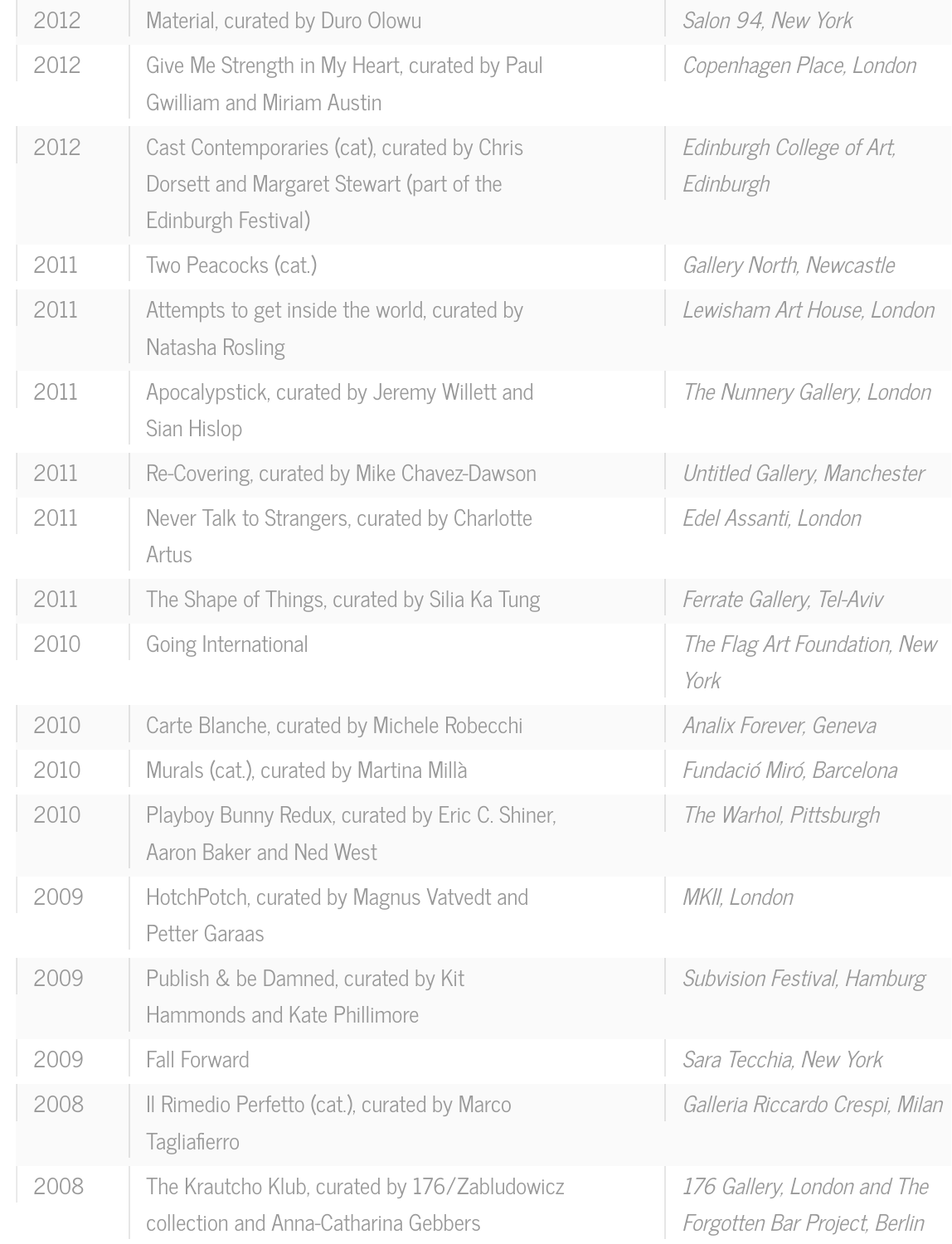| 2008 | Wanderlust (cat.), curated by Ittirawee<br>Chotirawee, Apisak Sonjod, Thanom Chapakdee<br>and Jaruwat Wongkumjan | Srinakharinwirot University,<br>Bangkok                                            |
|------|------------------------------------------------------------------------------------------------------------------|------------------------------------------------------------------------------------|
| 2008 | <b>Yard Sale</b>                                                                                                 | Sara Tecchia, New York                                                             |
| 2008 | Against Nature, curated by Ken Pratt                                                                             | Vegas Gallery, London                                                              |
| 2008 | Divination                                                                                                       | Brunswick Gallery, London                                                          |
| 2007 | Why Can't We All Just Get Along?                                                                                 | Sara Tecchia, New York                                                             |
| 2007 | The Weasel contemporary art and pop music,<br>curated by Kit Hammonds                                            | South London Gallery, London                                                       |
| 2007 | Yourlineismakingmesowetrightnowiloveit                                                                           | Sara Tecchia, New York                                                             |
| 2007 | Sequence and Repetition, curated by Silia Ka<br>Tung and Sarah Williams                                          | Jerwood space, London                                                              |
| 2006 | Are you experienced? (cat), touring exhibition<br>curated by Paolo Falcone and Nicolas Bourriaud                 | Ex Mercato Ortofrutticolo,<br>Pescara, WAX, Budapest and<br><b>MNAC, Bucharest</b> |
| 2006 | There's something I've been meaning to tell you,<br>curated by Ali Mac Gilp                                      | Space Station 65, London                                                           |
| 2005 | Your Balance is £12.43                                                                                           | Fortescue Avenue, London                                                           |
| 2004 | Our Present Knowledge of the Universe                                                                            | Hinterconti, Hamburg                                                               |
| 2004 | Here we are. Where? (cat)                                                                                        | Galerie Stowdonia, Poznan                                                          |
| 2003 | Mutiny Bounty (cat)                                                                                              | Flu gallery, Belgrade and The<br>Agency, London                                    |
| 2002 | Club Club Club, curated by Wilken Schade, Eva<br>Stenram and Simon Wood                                          | Galerie Confort Moderne,<br>Poitiers                                               |

### Projects/Performances/Screenings Projects/Performances/Screenings

2019 Del Vicino e del Lontano Le geografie immaginate: un moto circolare in cui la materia accoglie tempo e spazio della memoria (event

Palazzo da Mosto, Reggio Emilia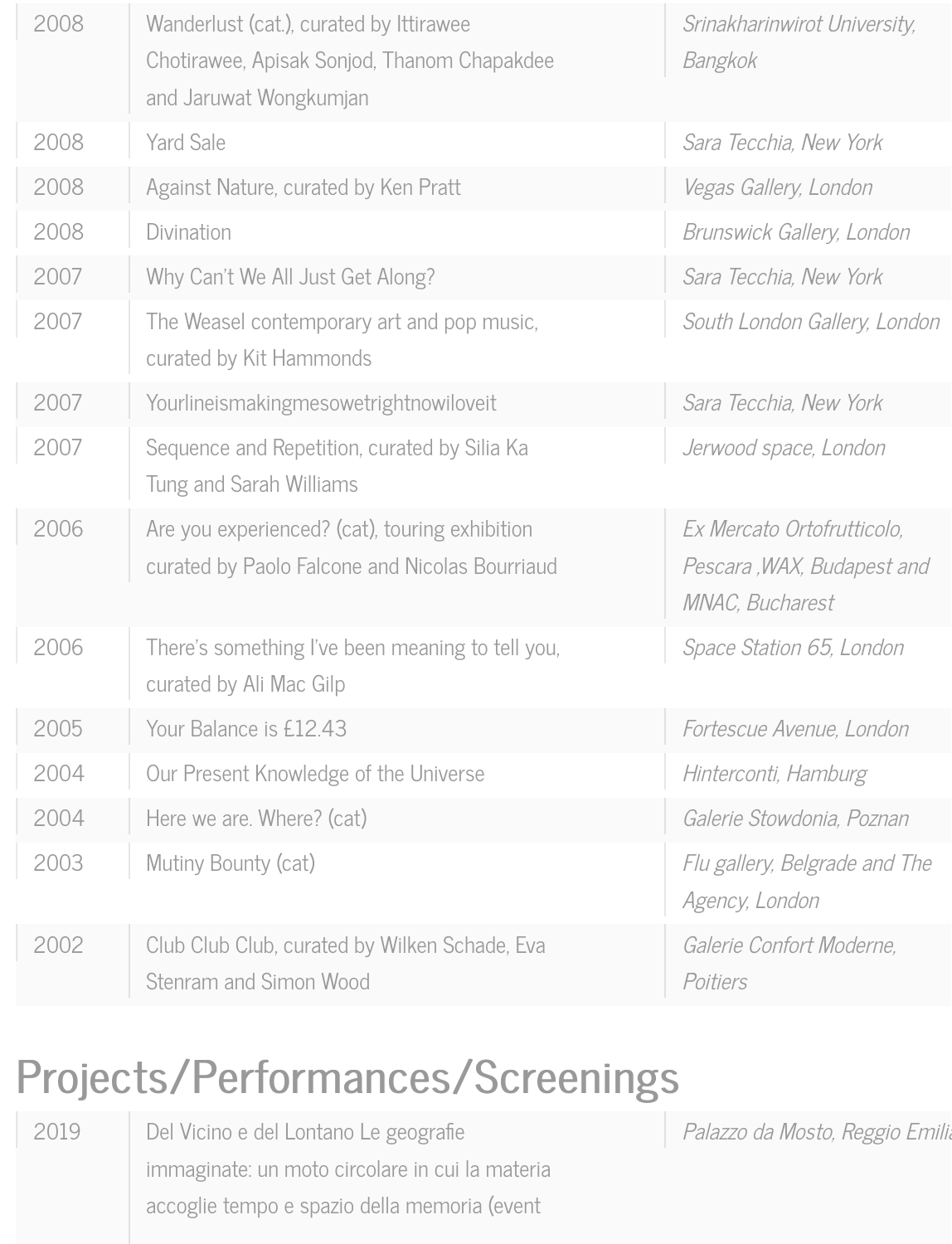|      | part of La Vita materiale, curated by Marina<br>Dacci)                                      |                                                 |
|------|---------------------------------------------------------------------------------------------|-------------------------------------------------|
| 2013 | Launch of monographic catalogue                                                             | X Marks The Bokship, London                     |
| 2013 | Launch of monographic catalogue                                                             | Museo del Novecento, Milan                      |
| 2013 | Launch of monographic catalogue                                                             | <i>MACRO, Rome</i>                              |
| 2011 | Rummage Sale and Floor of the Forest, curated<br>by Rosie Cooper                            | Barbican Gallery, London                        |
| 2009 | Noisy Image, happening curated by Emma<br>Hart, Benedict Drew, Corinna Till and Dai Jenkins | Cafe Oto, London                                |
| 2009 | Collaborative workshop with Tai Shani for<br><b>Publish and Be Damned</b>                   | Camden Arts Centre, London                      |
| 2008 | Itchy Park 5                                                                                | Limehouse Town Hall, London                     |
| 2007 | Itchy Park 4                                                                                | Limehouse Town Hall, London                     |
| 2007 | Highway E154, curated by Rosie Cooper and<br>Paul Clinton                                   | The Empress Tea Room, Spice<br>Festival, London |
| 2005 | Video lounge                                                                                | South London Gallery, London                    |
| 2005 | Itchy Park 2                                                                                | Limehouse Town Hall, London                     |
| 2004 | Being in Motion                                                                             | 291 Gallery, London                             |
| 2004 | Straight to Video                                                                           | Hotel Bellville, London                         |
| 1999 | Screening at Lux Cinema                                                                     | London                                          |

#### Residencies

| 2007 | Collaborative residency with Karen Tang @<br>Wagdas | London    |
|------|-----------------------------------------------------|-----------|
| 2008 | Srinakharinwirot University                         | Bangkok   |
| 2012 | Marrickville Council Residency                      | Sydney    |
| 2013 | Galleria Mangiabarche, project by Beyond<br>Entropy | Calasetta |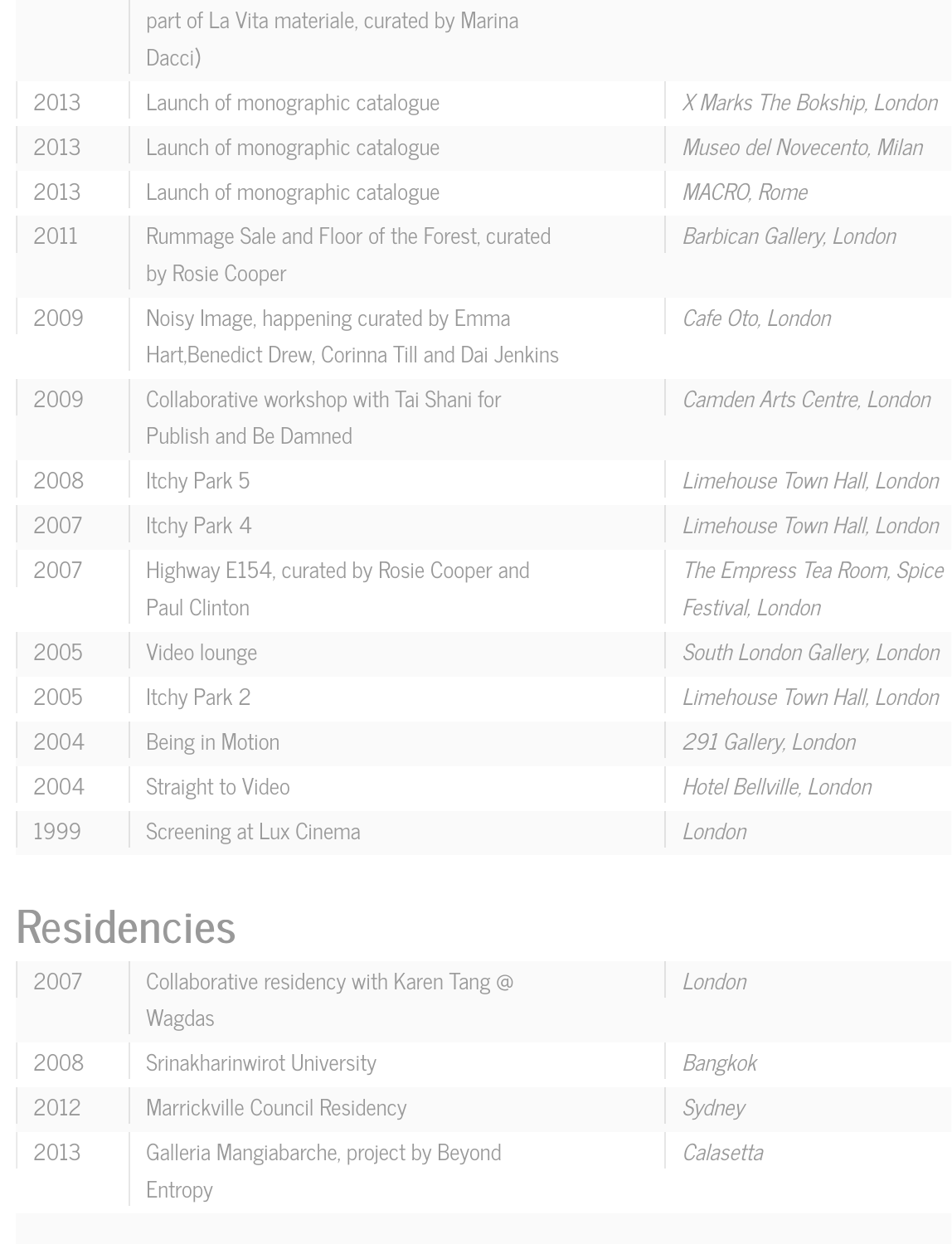| 2017 | Materia Montelupo. Cantieri contemporanei in  | Montelupo Fiorentino    |
|------|-----------------------------------------------|-------------------------|
|      | ceramica a project by Fondazione Museo della  |                         |
|      | Ceramica di Montelupo curated by Matteo Zauli |                         |
| 2019 | Launch Pad LaB                                | La Boissière, Champagne |
|      |                                               | Mouton, France          |

#### Reviews/Press

| A/W<br>2013-<br>2014 | Caranicas, Devon. 'Interview with Ludovica<br>Gioscia'.                                                      | DASH magazine 4          |
|----------------------|--------------------------------------------------------------------------------------------------------------|--------------------------|
| A/W<br>2013-<br>2014 | Commission in collaboration with Marlon<br>Reuberg, Adam Goodison and Isamaya Ffrench<br>for DASH magazine 4 | DASH magazine 4          |
| 3 July<br>2013       | Chandler, Barbara. 'The House of Peroni'.                                                                    | Evening Standard         |
| Feb 2013             | McLean-Ferris, Laura. 'Ludovica Gioscia'.                                                                    | $MIXT(E)$ magazine 4     |
| Jan/Fen<br>2013      | Cover for Exibart 82                                                                                         | Exibart 82               |
| Jan/Feb<br>2013      | Ugolini, Paola. 'Donna Faber'.                                                                               | Exibart 82               |
| A/W<br>2012          | Commission for Viewpoint Magazine 31                                                                         | Viewpoint Magazine 31    |
| 2012                 | Ceresoli, Jacqueline. 'Dreaming Beauties'.                                                                   | Flash Art Italia 304     |
| 2 June<br>2012       | Grasso, Sebastiano. 'Bellezze sognanti e<br>critichese'.                                                     | Il Corriere della Sera   |
| 2012                 | <b>Commission for Please! Magazine</b>                                                                       | Please! Magazine         |
| 2 Mar<br>2012        | Smith, Roberta. 'Duro Olowu: Material'.                                                                      | The New York Times       |
| 23 Feb<br>2012       | Kirkland, Mark. 'Art out of paper debris'.                                                                   | Cooks River Valley Times |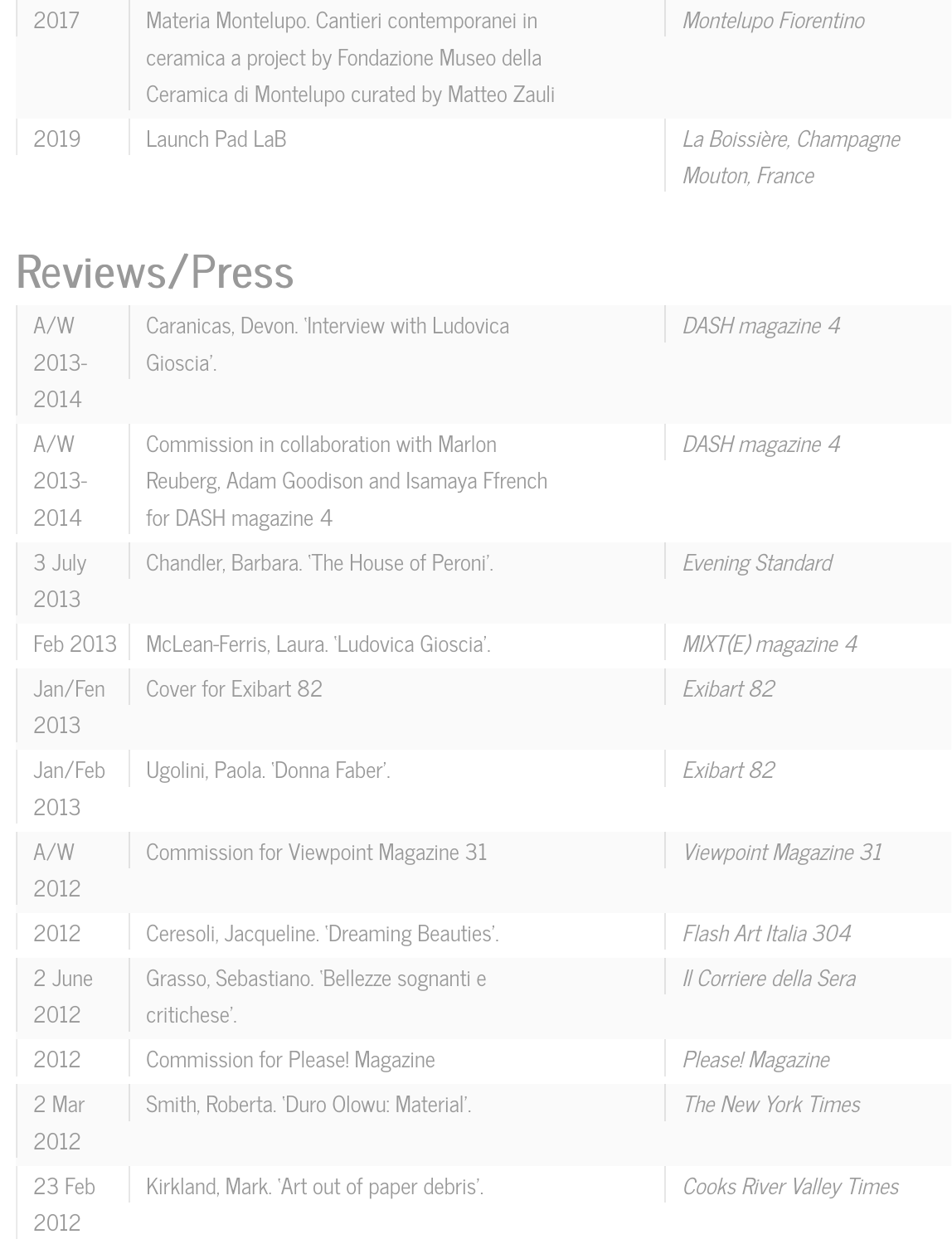| Jan 2012        | Bourke, Louise. 'She's in residence'.                                        | The Inner City Weekender |
|-----------------|------------------------------------------------------------------------------|--------------------------|
| 2012            | Exfoliate, cleanse & tone. Comission for Fluor 1                             | Fluor Magazine 1         |
| Sep 2011        | 'Artist Process: Ludovica Gioscia'.                                          | Who's Jack 52            |
| 2011            | Bouige, Caroline. 'Make up lesson'.                                          | Etapes International 24  |
| 2011            | Gali, André, 'Artist profile'.                                               | Kunstforum 2             |
| 2011            | Bouige, Caroline. 'Leçon de maquillage'.                                     | <i>Etapes</i> 190        |
| 25 Feb<br>2011  | Rauchwerger, Daniel. 'The shape of things; Color<br>of loneliness'.          | Haaretz                  |
| 2010            | Troel, Sophie and Ladame, Cecile. 'Murs murs'.                               | Air France Magazine 157  |
| Dec 2010        | Ibarra, Ana. 'Colourful Hedonism'.                                           | Elephant 5               |
| Oct 2010        | MacGilp, Ali. 'Baroco Lisergico'.                                            | <b>Exit Express</b>      |
| March<br>2010   | Terrinoni, Maia. 'Graffiti: artisti o vandali? La<br>risposta a Barcellona'. | Liberazione              |
| March<br>2010   | Mercadé, Albert. 'La Persistencia del Muralisme'.                            | Bonart                   |
| March<br>2010   | Hurtado, Joana, 'Murals'.                                                    | Time Out Barcelona       |
| 7 May<br>2009   | Mulvoni, Donatella. 'Le teste decapitate di<br>Ludovica Gioscia'.            | Oggi                     |
| Oct 2008        | 'London Artists Dictionary. Focus London'.                                   | Flash Art International  |
| Oct 2008        | Hammonds, Kit. 'Architextile'.                                               | Razor Red 6              |
| Oct 2008        | Tean-Chad-Pu-Cha-na. 'Wanderlust'.                                           | Fine Art Thailand        |
| Oct 2008        | Lom-hnarw. 'Wanderlust'.                                                     | I, me                    |
| <b>Aug 2008</b> | Chapackdee, Mr Tanom. 'Wanderlust'.                                          | The Nation               |
| Nov 2007        | Lai, Winifred. 'Fashion Diary'.                                              | Me                       |
| Nov 2007        | Bi't. 'Ludovica Gioscia'.                                                    | Tea                      |
| Nov 2007        | Karen. 'Ludovica Gioscia'.                                                   | Jet                      |
| Oct 2007        | Yeung, Vicky. 'Ludovica Gioscia. Art exhibition.                             | Ming Pao Weekly          |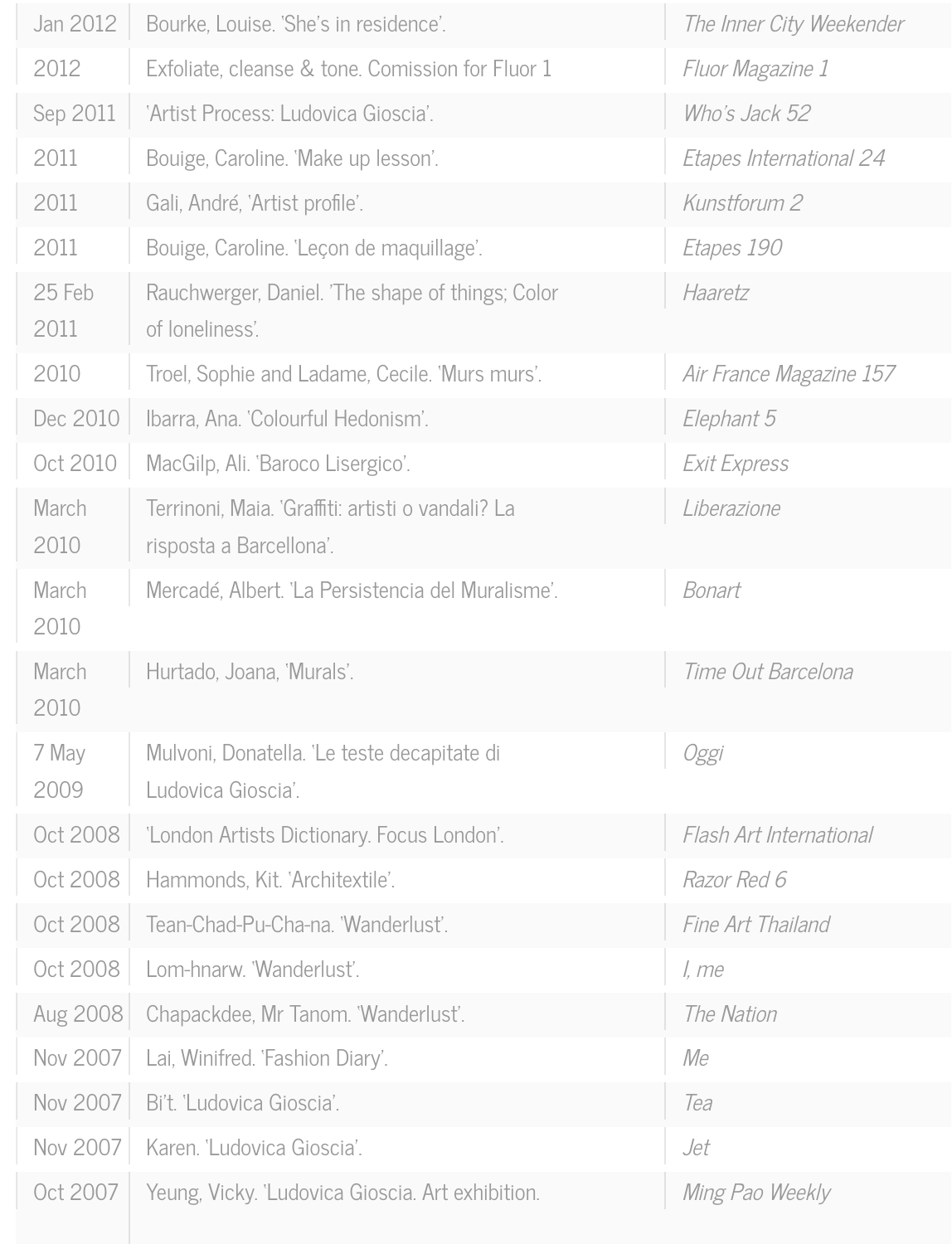|                | An unsettled heart'.                          |                  |
|----------------|-----------------------------------------------|------------------|
| 23 Oct<br>2007 | B, Cherry. 'Ludovica Gioscia'.                | Choco            |
| 30 Oct<br>2007 | So, Luka. 'Kary Kwok meets Ludovica Gioscia'. | Choco            |
| Oct 2007       | McCrory, William. 'Repetition and Sequence'.  | A-N Magazine     |
| Sep 2007       | Bayley, Lucy. 'Recurring Dreams'.             | The London Paper |
| Sep 2007       | Herbert, Martin. 'Repetition and Sequence'.   | Time Out London  |
| 2007           | Miliani, Jacopo. 'Ludovica Gioscia'.          | THE END 3        |

# Books/Catalogues

| 2013 | Toong, Euphemia (ed.). 'Type Spaces'.                                                       | <b>Basheer Graphic Books</b>                      |
|------|---------------------------------------------------------------------------------------------|---------------------------------------------------|
| 2013 | Minguet, Josep M (ed.) 'Collage'.                                                           | Monsa publications                                |
| 2012 | Busnelli, Roberta (ed.). 'Ludovica Gioscia'.                                                | Edizioni Olivares                                 |
| 2012 | Dorsett, Chris (ed.). 'Cast Contemporaries'.                                                | <b>Arts and Social Sciences</b><br>Academic Press |
| 2012 | Gittner, Julika and Purnell, Jon (eds.). 'Westworld'.                                       |                                                   |
| 2012 | Selby, Mark (ed.). 'Product Placement'.                                                     |                                                   |
| 2011 | Walter, John (ed.). 'Two Peacocks, A Department<br>Store'.                                  | Biblioteque Mc Lean                               |
| 2010 | Malet, Rosa Maria and Millà, Martina (eds.).<br>'Murals. Pràctiques murals contemporànies'. | Fundació Joan Miró                                |
| 2008 | Craig, Blanche (ed.). 'Collage: Assembling<br>Contemporary Art'.                            | <b>Black Dog Publishing</b>                       |
| 2008 | Chotirawee, Ittirawee (ed.). 'Wanderlust'.                                                  |                                                   |
| 2008 | Zonca, Serena (ed.). 'Il Rimedio Perfetto'.                                                 | Edizioni Riccardo Crespi                          |
| 2007 | Danby, Charles (ed.). 'Sequence & Repetition'.                                              |                                                   |
| 2006 | Bourriaud, Nicolas and Falcone, Paolo (eds.). Are                                           |                                                   |